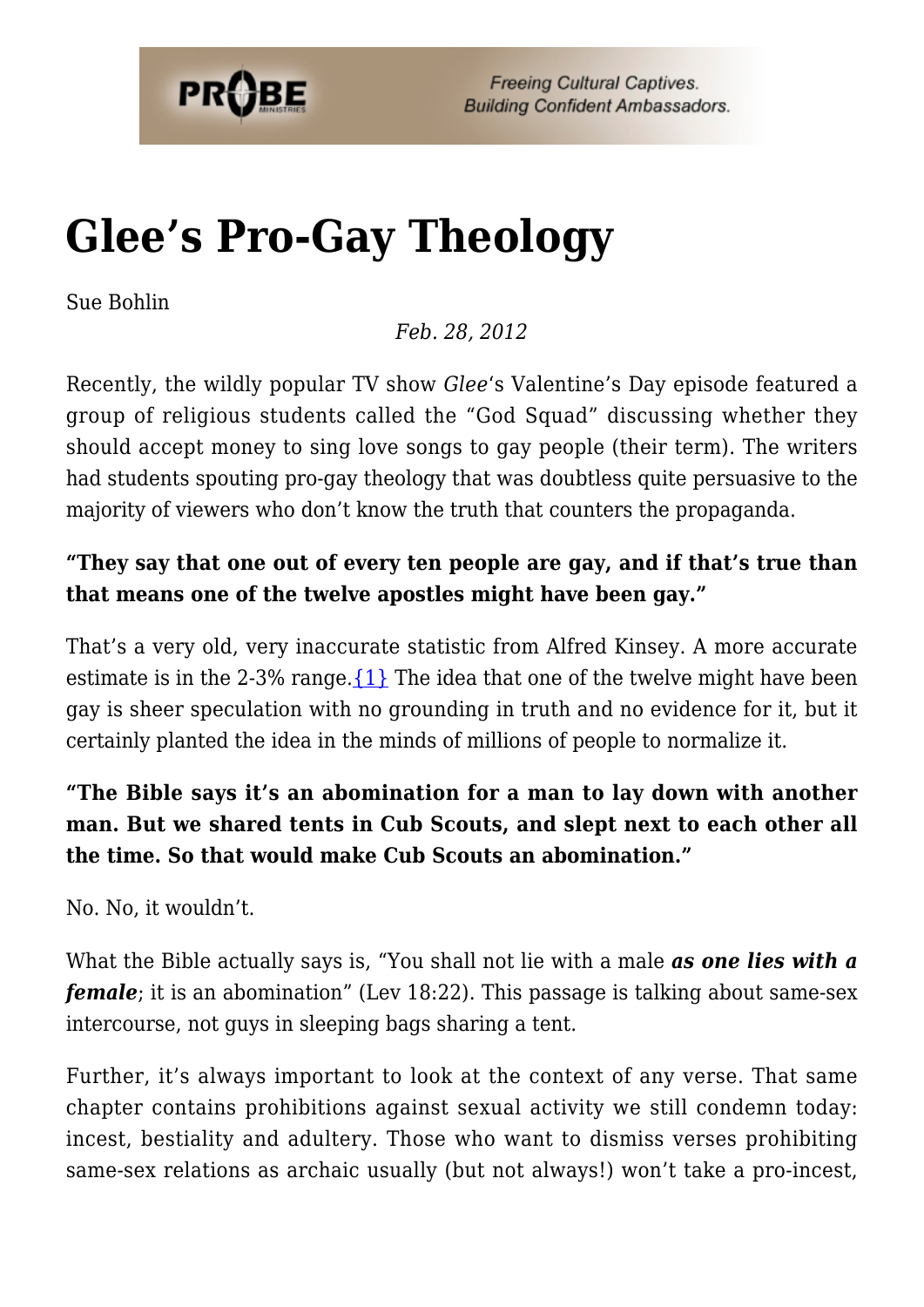

pro-adultery, or pro-bestiality stance. Neither should it be okay to take a prohomosexuality stance.

My friend Randy Thomas had a powerful "lightbulb moment" concerning this verse. He writes,

*"The Father brought back the memory of Ron, the first man I thought I loved, and me together as a couple. In my memory we were in an embrace and I saw the Lord standing next to us. We were oblivious to His presence and He was grieving. His grief was so bitter I could see Him shaking with tears as He looked upon us. I was immediately struck with grief that God was so grieved. It's a grief I will never forget.*

*"At that point I felt the Spirit asking me, 'Randy . . . what is the sin?' The only Scripture I knew was Leviticus 18:22 (that's only because it was on the signs that the Christians held up at pride parades and outside of clubs). I told the Lord that I didn't like that Scripture. But He persisted, 'What is the sin?' I thought through the verse again: 'When one man lies with another as a woman it is an abomination before the Lord,' (emphasis mine). The word 'it' jumped out at me. I sensed the Spirit asking, 'What is "it"?'*

*"I answered, 'A gender neutral pronoun?' I was a little surprised that in the middle of this powerful time the Holy Spirit would be giving me an English pop quiz. I felt Him say, 'EXACTLY!!!'*

*"Then my world fell apart over one little word. 'It' meant that I was not the abomination, Ron was not the abomination. It was the abomination – the act itself was keeping Ron and me looking toward each other and not to God for fulfillment of who we were and what God intended. For the first time in my life I knew that God is aware of every secret and not-so-secret thing I have done. Instead of sending hellfire and brimstone, He sent a grieving Savior to pay the price of my ignorance and sin.*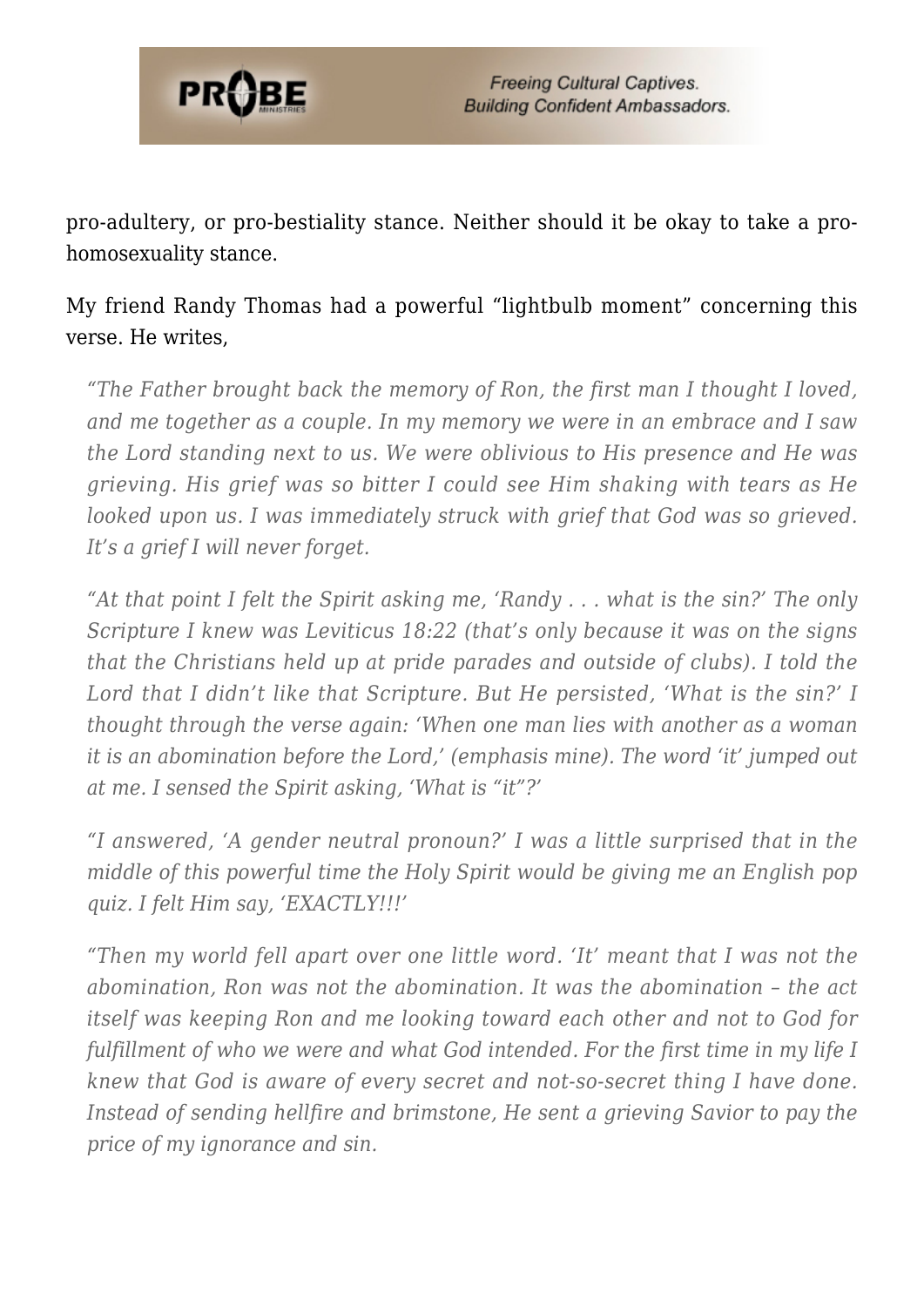

**Freeing Cultural Captives. Building Confident Ambassadors.** 

*"He forgave and redeemed me."*

### **"You know what else the Bible says is an abomination—eating lobster, planting different crops in the same field, giving somebody a proud look. Not an abomination? Slavery. Jesus never said anything about gay people."**

There are different kinds of laws in the Old Testament. Civil and ceremonial laws, such as those concerning religious sacrifices and dietary laws, were time-bound and limited to the people of Israel. They are no longer in force for a variety of reasons: first, all the OT sacrifices and ceremonies were given as a foreshadowing of the Messiah's ministry and of His death, burial and resurrection. They are no longer necessary because they were the preparation for the Reality that has come. Second, the civil laws pertained to a nation of people who no longer exist. (The current nation of Israel is a political one, not the same as the group of OT people God called to follow Him alone as their Ruler.)

Moral laws, such the Ten Commandments and all the laws constraining sexual immorality, are not time-bound because they are rooted in the character of God. It is always sinful to have sex with someone you're not married to, regardless of gender.

Slavery, as ugly as it is, is not inherently unnatural the way homosexual practice is. Dr. Robert Gagnon, a theologian who has a breathtaking understanding of homosexuality and its attendant arguments, writes, "The Bible accommodates to social systems where sometimes the only alternative to starvation is enslavement. But it clearly shows a critical edge by specifying mandatory release dates and the right of kinship buyback; requiring that Israelites not be treated as slaves; and reminding Israelites that God had redeemed them from slavery in Egypt." $\{2\}$ 

We don't know that "Jesus never said anything about gay people"; it's quite possible that His comments on eunuchs in Matthew 19 included those who would